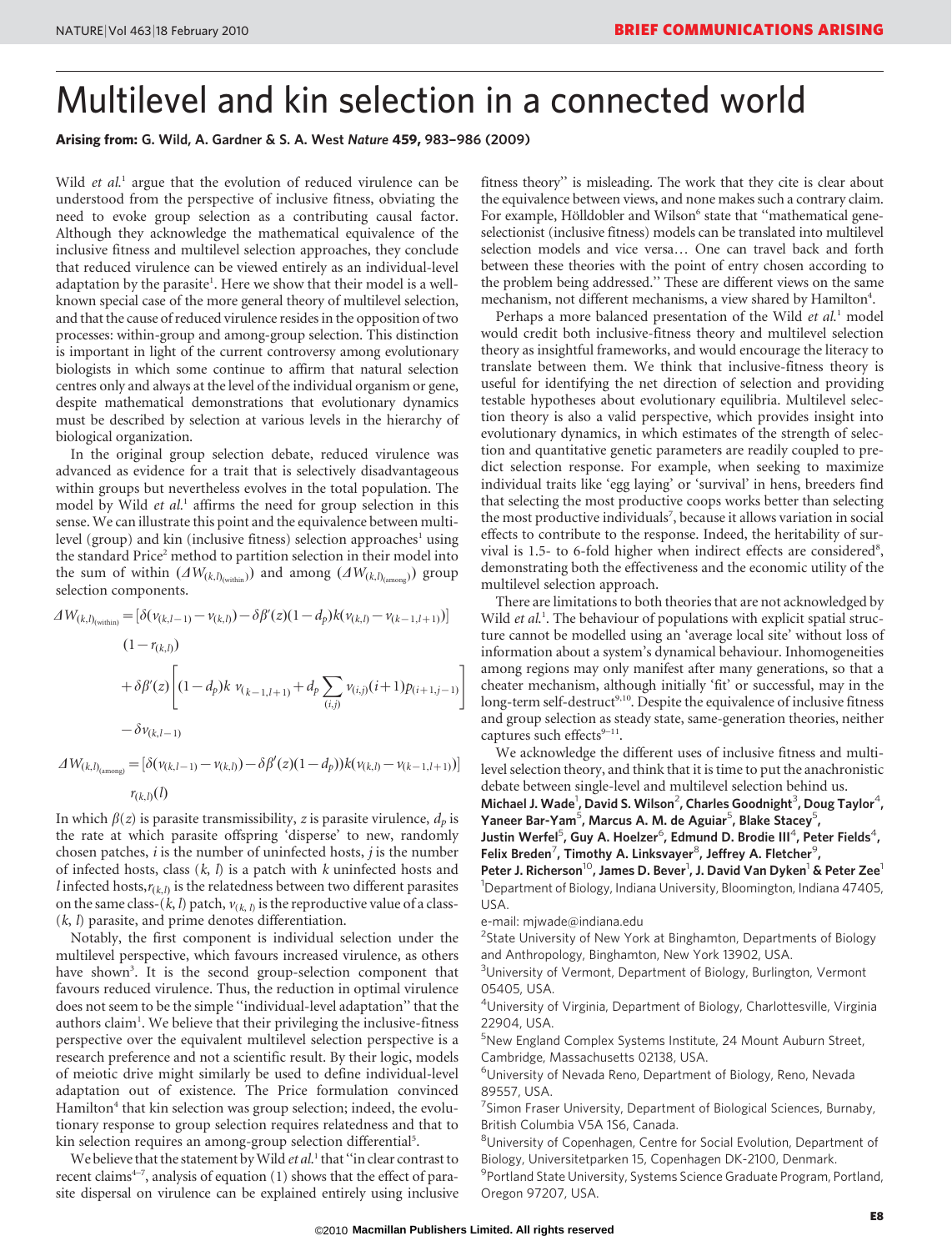<sup>10</sup> University of California Davis, Department of Environmental Science and Policy, Davis, California 95616, USA.

### Received 13 August; accepted 21 December 2009.

- 1. Wild, G., Gardner, A. & West, S. A. Adaptation and the evolution of parasite virulence in a connected world. Nature 459, 983–986 (2009).
- 2. Price, G. R. Selection and covariance. Nature 227, 520–521 (1970).<br>3. Frank S. A. Models of parasite virulence, O. Rev. Biol. 71, 37–78 (19
- 3. Frank, S. A. Models of parasite virulence. Q. Rev. Biol. 71, 37–78 (1996).
- 4. Hamilton, W. D. in Biosocial Anthropology (ed. Fox, R.) 133–155 (Malaby Press, 1975).
- 5. Bijma, P. & Wade, M. J. The joint effects of kin, multilevel selection and indirect genetic effects on response to genetic selection. J. Evol. Biol. 21, 1175–1188 (2008).
- 6. Hölldobler, B. & Wilson, E. O. The Superorganism: The Beauty, Elegance, and Strangeness of Insect Societies 35 (Norton, 2009).
- 7. Muir, W. M. Group selection for adaptation to multiple-hen cages: selection program and direct responses. Poult. Sci. 75, 447–458 (1996).
- 8. Ester, E. Genetics of Survival in Cannibalistic Laying Hens. PhD thesis, Wageningen Univ.  $(2009)$
- 9. Werfel, J. & Bar-Yam, Y. The evolution of reproductive restraint through social communication. Proc. Natl Acad. Sci. USA 101, 11019–11024 (2004).
- 10. Goodnight, C. et al. Evolution in spatial predator-prey models and the ''prudent predator'': The inadequacy of steady-state organism fitness and the concept of individual and group selection. Complexity 13, 23–44 (2008).
- 11. Durrett, R. & Levin, S. The importance of being discrete (and spatial). Theor. Popul. Biol. 46, 363–394 (1994).

#### Competing financial interests: none

doi:10.1038/nature08809

## Wild, Gardner & West reply

Replying to: M. J. Wade et al. Nature 463, doi:10.1038/nature08809 (2010)

We previously showed how inclusive-fitness theory separates various components of selection on parasite virulence<sup>1</sup>. Wade et al.<sup>2</sup> do not seem to dispute our results or make new predictions. Instead, they state that insufficient attention was given to multilevel-selection theory<sup>2</sup>. However, we pointed out the links to multi-level selection<sup>1</sup>, and we believe that a misunderstanding has arisen because they have fundamentally conflated selection and adaptation.

Wade et al.<sup>2</sup> show that our inclusive-fitness equation can be rearranged into multilevel-selection form. However, we had stated this in our paper<sup>1</sup> and noted that it has been appreciated for  $>$ 30 years<sup>1,3</sup>. Indeed, the recent claim that Price's equation (the mathematical underpinning of our results<sup>1</sup> and those of Wade et al.<sup>2</sup>) cannot capture multilevel selection and leads to 'classification errors' was made in a previous publication<sup>4</sup> by one of the same authors.

Our paper $<sup>1</sup>$  was a response to claims that inclusive-fitness theory</sup> could not explain virulence evolution in structured populations. Wade et al.<sup>2</sup> suggest that we have been "misleading". However, our point is easily demonstrated by examining previous work<sup>4-7,9</sup> (by some of the same authors) that asserts the effect of parasite dispersal could not be explained by kin selection or inclusive-fitness theory, and the effect of parasite dispersal supports Wynne–Edwards' idea that selection maximizes group fitness. These assertions have been used as the basis for claims about adaptation at the group level that we believe to be theoretically and empirically incorrect<sup> $7-9$ </sup>.

Wade *et al.*<sup>2</sup> also claim that our model is a special case of the more general theory of multilevel selection. We believe this to be misleading on two points. First, there has been no equivalent multilevelselection analysis of virulence evolution. Second, although our model is (like all models) a special case, more general analyses could be developed with either inclusive-fitness or multilevel-selection.

The conclusion of Wade et al.<sup>2</sup> may occur because they did not distinguish selection (dynamics) from adaptation (design). There are several ways to model the dynamics of selection, all of which are correct, including inclusive-fitness and multilevel-selection approaches. Irrespective of the dynamical approach taken, parasite adaptation (the appearance of design due to the action of selection)<sup>10</sup> occurs at the level of the individual organism for the purpose of maximizing its inclusive fitness<sup>11-13</sup>. In contrast, social groups appear to be designed to maximize their fitness only when this coincides with the maximization of inclusive fitness (when within-group selection is negligible)<sup>14</sup>. It is because inclusive fitness is a theory of adaptation that it has been so successful empirically, especially relative to multilevel-selection<sup>3,15</sup>.

We illustrate the misunderstanding of Wade et al.<sup>2</sup> with four examples. First, they suggest that reduction in optimal virulence is not a simple individual-level adaptation. We believe that this is incorrect because, irrespective of the strength of between-group selection,

individuals are adapted to maximize inclusive fitness<sup>11</sup>. In our model there are several levels of selection, but only one level of adaptation the individual organism. Second, Wade  $et$   $al<sup>2</sup>$  claim that privileging the inclusive-fitness perspective over the equivalent multilevel-selection perspective is a research preference and not a scientific result. We disagree, because although both approaches capture dynamics, only inclusive fitness doubles as a theory of adaptation<sup>12–14</sup>. Indeed, the search for a multilevel principle of adaptation has often led to the wrong one—group adaptationism<sup>3,14</sup>. Third, they suggest that models of meiotic drive could also be used to define individual-level adaptation out of existence<sup>2</sup>. The inclusive-fitness approach assumes withinindividual selection is negligible<sup>13</sup>, which is justified by the huge empirical success of the theory<sup>15</sup>. Likewise, the group-adaptation approach requires the assumption that within-group selection is negligible $14$ , which may be valid for some cases, but in general is not justified. Indeed, Wade et al.<sup>2</sup> have highlighted that within-group selection is an important driver of virulence evolution in our model, rendering a group-adaptation interpretation impossible. Fourth, they state that Hamilton was convinced by the Price formulation that kin selection was group selection<sup>2</sup>. However, although Hamilton<sup>11</sup> showed the dynamical equivalence of multilevel selection and inclusive fitness, he never claimed that selection maximized anything other than inclusive fitness.

### Geoff Wild<sup>1</sup>, Andy Gardner<sup>2</sup> & Stuart A. West<sup>3</sup>

<sup>1</sup>Department of Applied Mathematics, University of Western Ontario, London, Ontario N6A 5B7, Canada.

### [e-mail: gwild@uwo.ca](mailto:mjwade@indiana.edu)

<sup>2</sup>Institute of Evolutionary Biology, University of Edinburgh, King's Buildings, Edinburgh EH9 3JT, UK.

<sup>3</sup> Department of Zoology, University of Oxford, Oxford OX1 3PS, UK.

- 1. Wild, G., Gardner, A. & West, S. A. Adaptation and the evolution of parasite virulence in a connected world. Nature 459, 983–986 (2009).
- 2. Wade, M. J. et al. Multilevel and kin selection in a connected world. Nature 463, doi:10.1038/nature08809 (2010).
- 3. West, S. A., Griffin, A. S. & Gardner, A. Social semantics: how useful has group selection been? J. Evol. Biol. 21, 374–385 (2008).
- 4. Wilson, D. S. & Wilson, E. O. Rethinking the theoretical foundation of sociobiology. Q. Rev. Biol. 82, 327–348 (2007).
- 5. Goodnight, C. et al. Evolution in spatial predator-prey models and the ''prudent predator'': the inadequacy of steady-state organism fitness and the concept of individual and group selection. Complexity 13, 23–44 (2008).
- 6. Wilson, D. S. Social semantics: toward a genuine pluralism in the study of social behaviour. J. Evol. Biol. 21, 368–373 (2008).
- 7. Werfel, J. & Bar-Yam, Y. The evolution of reproductive restraint through social communication. Proc. Natl Acad. Sci. USA 101, 11019–11024 (2004).
- 8. Kohn, M. Darwin 200: the needs of the many. Nature 456, 296–299 (2008).
- 9. Wilson, D. S. & O'Brien, D. T. in Games, Groups, and the Global Good (ed. Levin, S. A.) 115–168 (Springer-Verlag, 2009).
- 10. Gardner, A. Adaptation as organism design. Biol. Lett. 5, 861–864 (2009).
- 11. Hamilton, W. D. in Biosocial Anthropology (ed. Fox, R.) 133–155 (Wiley, 1975).